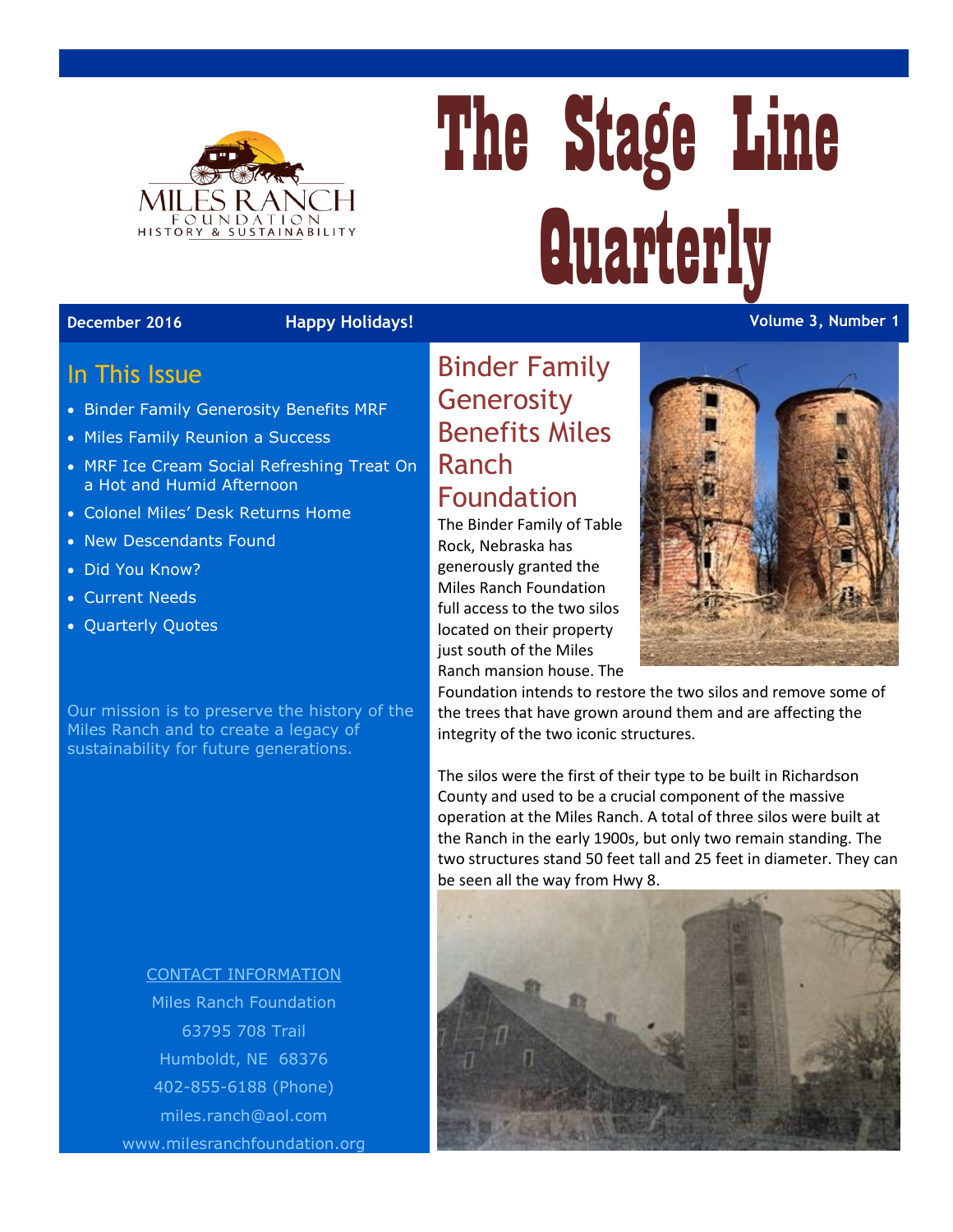The history of the Miles Ranch is an irreplaceable heritage. We should do all we can, so it will not be forgotten.



"Each morning sees some task begin, Each evening sees it close; Something attempted, something done, Has earned a night's repose." From The Village Blacksmith, a Henry Wadsworth Longfellow (1807 -1882) poem apparently often recited by Colonel **Stephen B. Miles** 

The first phase of the project will involve removal of trees. The west silo will be restored in the second phase and the east silo during the third phase of the project.

The Binder Family purchased the bulk of the Miles Ranch in the late 1990s and have successfully farmed the land ever since. They have been strong supporters of all the restoration efforts going on at the Miles Ranch and the mission of the Miles Ranch Foundation. Mr. Tyler Binder speaking on behalf of his family stated they are committed to being good neighbors. He feels the silos complete the Ranch and should be restored.

We are all very excited about this project and so thankful for the tremendous generosity of the Binder Family. This certainly highlights their longstanding commitment to community and historic preservation.

If you wish to contribute to this important project, please send donations to F&M Bank payable to the Miles Ranch Foundation. F&M Bank's address is 1701 Stone Street, Falls City, NE 68355.





Miles Family descendants from across the country held their family reunion the weekend of June 17-19. On Friday evening, the group enjoyed a reception at the Grand Weaver Hotel in Falls City.

On Saturday morning family members visited the Miles Family grave site before heading to the Miles Ranch. At the

Ranch, they enjoyed some Miles Ranch wine and a delicious meal

The Miles Ranch Foundation is a Nebraska non-profit corporation with tax-exempt status under section  $501(c)(3)$ of the Internal Revenue Code.

Donations should be made payable to the Miles Ranch Foundation and mailed to the

F&M Bank 1701 Stone Steet Falls City, NE 68355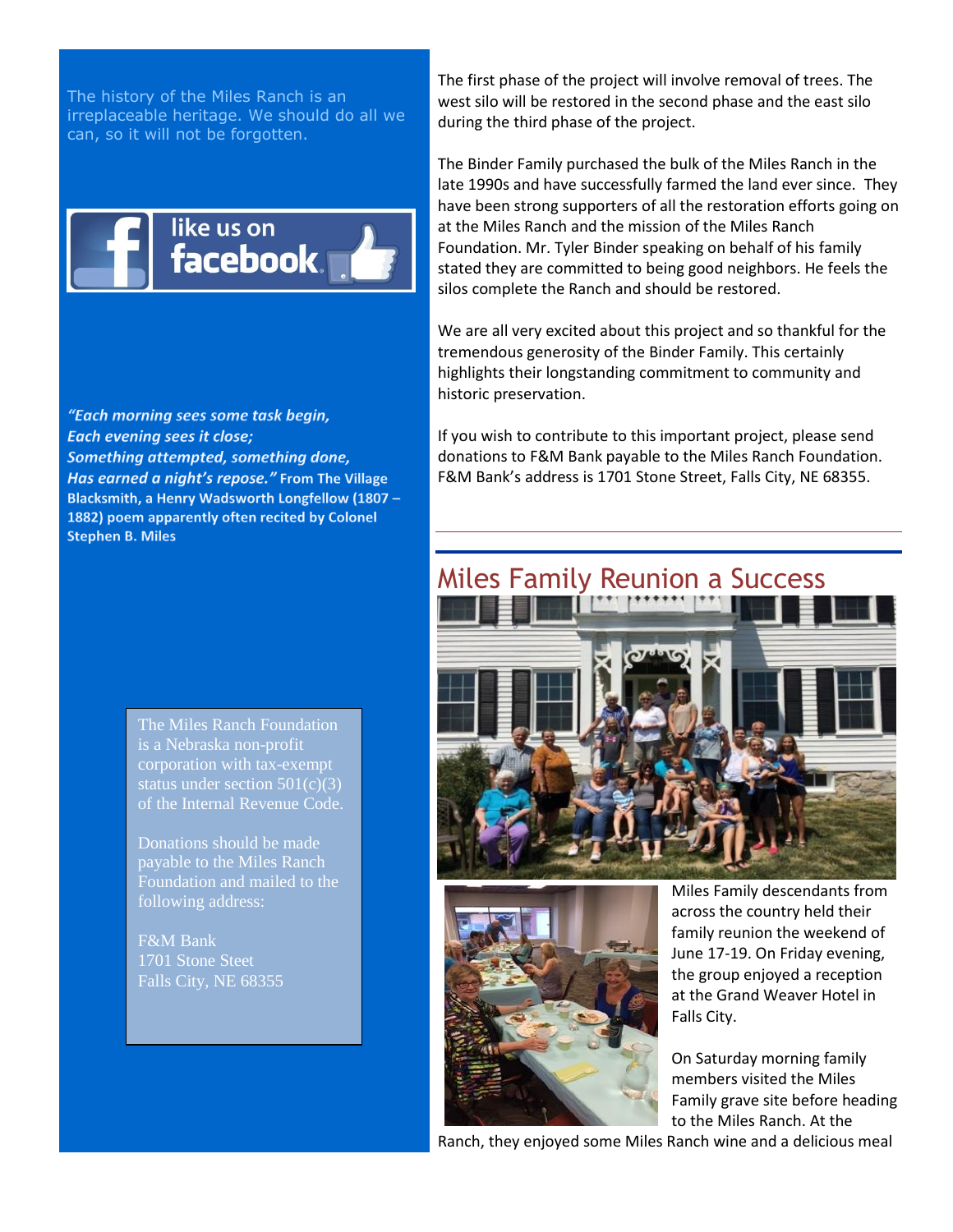catered by Cross Creek Catering. Of course there was much discussion about all the history and stories. Steve Miles was there and graciously shared many photographs and historic documents.

# MRF Ice Cream Social Refreshing Treat On a Hot and Humid Afternoon



The Miles Ranch Foundation and several descendants of the Miles Family organized an ice cream social in downtown Falls City on Friday, June 17, 2016. The event was great fun and all participants enjoyed meeting many members of the community. Three flavors of ice cream were served, chocolate, vanilla, and butter brickle.

### Colonel Miles' Desk Returns Home



New acquisitions allow us to better interpret the history of the Miles Ranch and Colonel Miles' legacy. Steven Miles, great- great- grandson of Colonel Miles, donated the desk that once belonged to Colonel Stephen Boyd Miles. The desk had to make the trip from Oregon to Nebraska and arrived at the Miles Ranch June 13. It arrived in two large boxes. The desk dates back to 1868. Although it is in a remarkable state



of preservation, it will soon undergo a complete restoration. Thank you, Steve for your tremendous generosity!

## New Descendants Found

For quite some time the Miles Ranch Foundation had been trying to locate the descendants of Caroline (Miles) Williams. She was the daughter of Colonel Stephen Boyd and Hannah Scarborough. We never realized that some of them lived nearby until we received a phone call from Theresa Sisco Dunekacke. Some of them came down for a visit last August